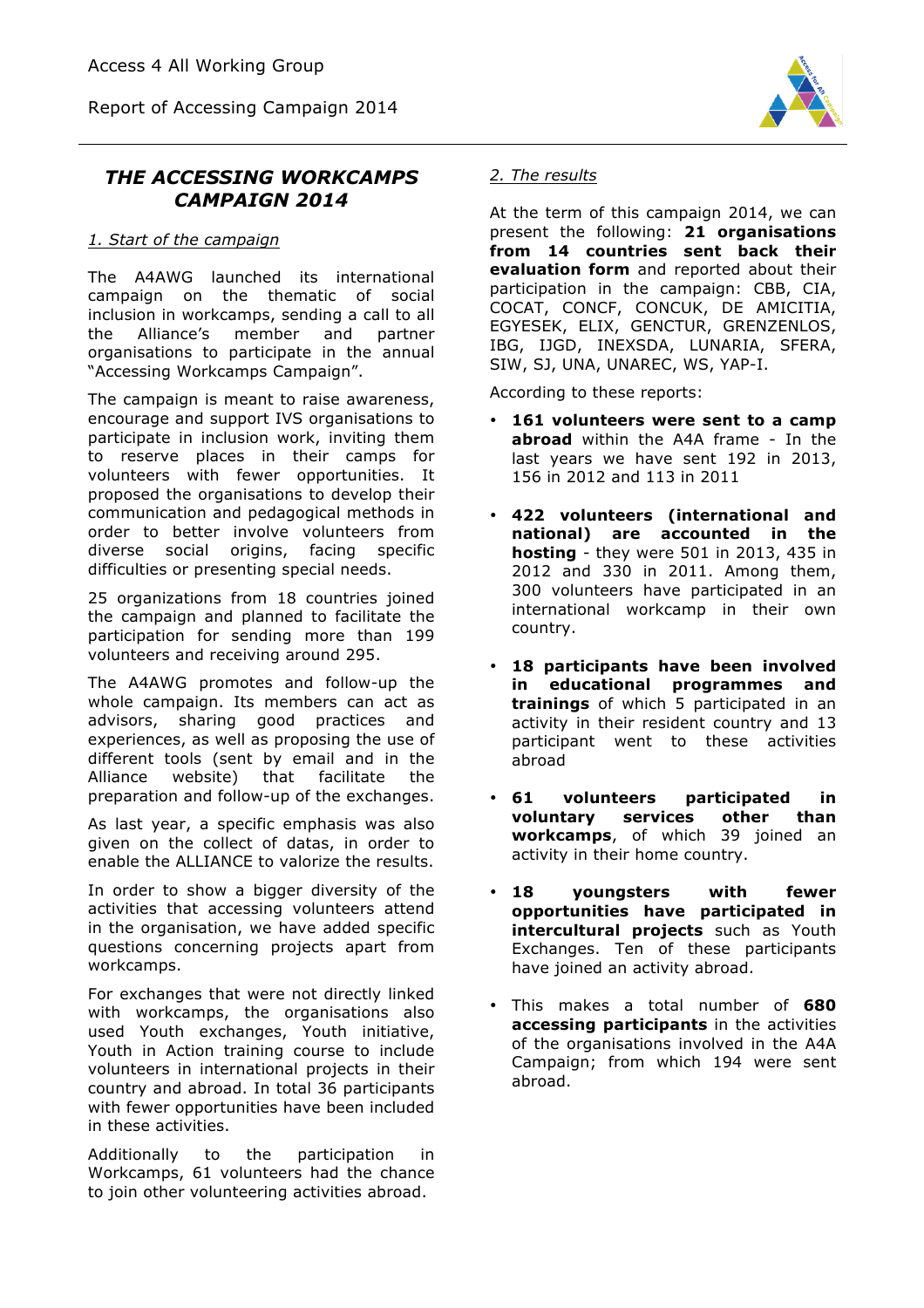



According with our plan of action, we included in our statistics the volunteers with fewer opportunities being involved in other activities than workcamps. It doesn't necessarily mean the organisations didn't include these participants in their statistics before; it mainly means we now pay attention to the number of volunteers being involved in workcamps compared with participants being involved in other type of activities. These numbers don't mean anything as such this year but will allow us to monitor the evolution of the participation of youngsters with fewer opportunities in different type of activities (are they more and more involved into other activities than workcamps? Which kind?).

In 2014, 14% of the youngsters participating in activities within an organization member of the Access for All Campaign took part in other activities than workcamps.



# *3. Profile of the participants*

- The majority of these volunteers with fewer opportunities are **male**: 55% of the volunteers sent; 63% of the national volunteers. This is a confirmed trend (even though slightly decreasing) and express the opposite of the data referred to the usual figures of participation.
- Most of the volunteers sent abroad (74%) are **youngsters** from 18 to 30 years old, and the second biggest group are teenagers (19%). Compared to last year the participation of teenagers has increased a lot. Especially, on the national level the organizations continue to host a big number of minors (62%).
- **The most mentioned reasons of fewer opportunities were social and economical difficulties**, usually linked with educational difficulties, and in some cases, with cultural differences. It can also be observed that family problems as well as behavioural problems are also very often present in such case.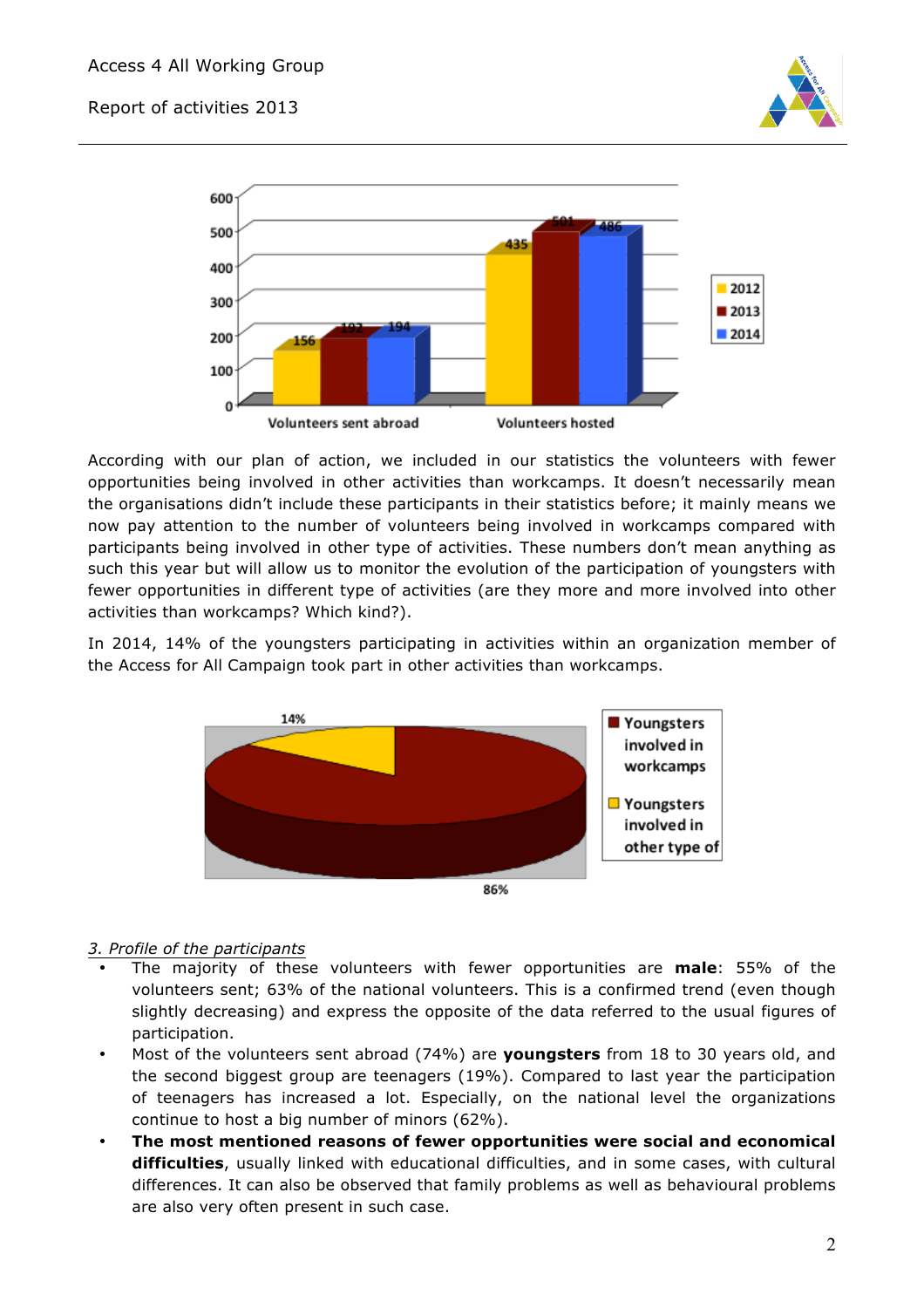

- 17% of the "accessing volunteers" who were sent to a camp abroad had a disability or health problem. This is a huge increase compared to 2013.
- What is also interesting is the fact that only 72% of the participants have attended their first workcamp in 2014. 17% have attended their second, 8% their third and even 3% have already participated in more the three Workcamps in the past. This shows that the participation in a workcamp is a positive experience for many of our volunteers.



#### Age of volunteers sent abroad

Age of national volunteers



#### 4. Trends

The majority of the trends observed in the last two years are also confirmed in the 2014:

• **Offer complete educational process**: a strong majority of the volunteers sent abroad (86%) receive a special preparation process. This number has increased for this season. The sending organizations usually provide different actions to prepare the volunteer for the project; the most used are the previous meetings and preparatory activities, but other ideas are implemented, such as trainings, or short workcamps. A first experience often proposed to the volunteers is to participate in a workcamp or other initiative in their own country as a previous step (it can be seen in the statistics the big number of youngsters with fewer opportunities participating in a local project). **Nearly all of the hosting organizations**, who have hosted accessing volunteers, **provide the leaders with special preparation**. This is a positive trend, as last year it was only half of the organisations, who provided special preparation for the leaders. Therefore, a complete process is even better facilitated, consisting in the preparation but also including a reinforced mentorship when participating in the project and once back home an evaluation and follow-up.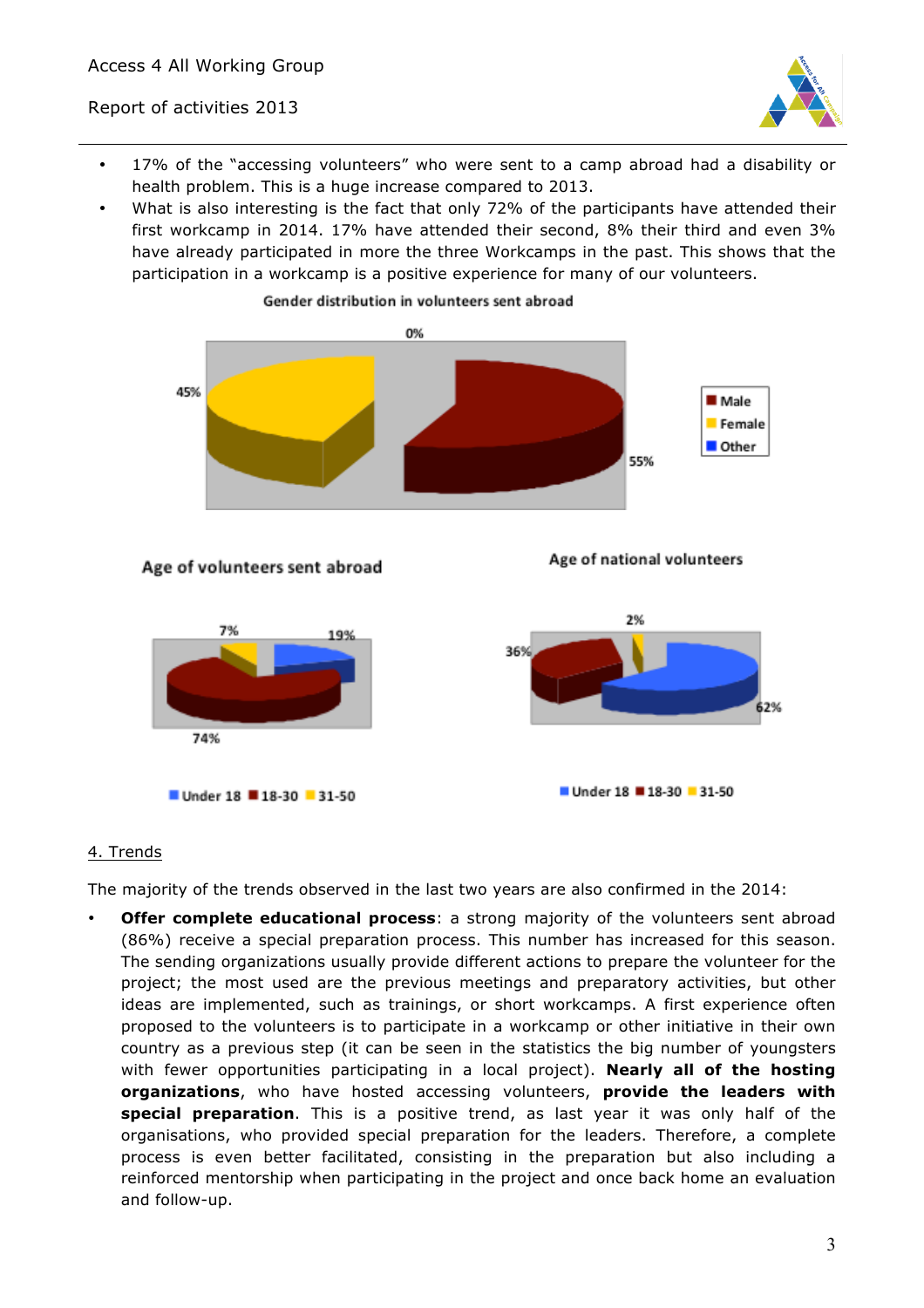

Most of the organizations try to involve the volunteers in their activities, even if this goal is not easy to reach. As only 42% of the volunteers sent abroad attend an evaluation meeting and only 19% of them become active in the organisation after their project.

- **Financially supported**: The majority of the international exchanges are financially supported, representing the 86% of the places for volunteers with fewer opportunities. This number has been increased year by year (83% in 2013); therefore, the A4A exchanges seem to be closely linked to the access to specific grants. Among the places financed 55,12% of them were financed by the (Erasmus+) Youth in Action Program. This is a lot less than in the last years. The reason for this could be the insecurity of the changes from Youth in Action to Erasmus+: Youth in Action. Some organizations also count on regional or national funds, depending in many cases on the country. A very clear fact is that the participation of volunteers with fewer opportunities is really higher in countries where the public bodies support the workcamp as a tool for non-formal learning and social inclusion.
- **Quality of the partnerships**: Almost all the organisations are either happy, either very happy with their collaboration under the A4A frame. They have also stated that it is important to have reliable partners through a network like Alliance to be able to carry out accessing projects. In general the collaboration between partners is good but there is a will from many organisations to include more partners in the A4A Campaign. The communication among partners is often designated as the most important point to take care of. Some organisations pointed out that the registration and communication of free places for accessing volunteers could be made more visible for all partners.
- **Partnerships with social organizations or institutions**: As proven in the last years a stable partnership with social organizations, institutions is very helpful and a good basis. Of course every organisation is also interested in creating new cooperations and open to support volunteers that approach them without being in a known structure.

Working with social partners, institutions or youth centres is the basis for the development of an inclusion project and it allows promoting international volunteering in youth who wouldn't have had access or wouldn't have approached to voluntary organizations. Nevertheless, the A4A percentage of volunteers coming from social services has decreased again to the 57% (instead of 64% in 2013) of those sent abroad. The percentage of those participating in a camp in their own country has increased to 88% (instead of 86% in 2013). Although a good local networking seems to be an important factor in favour of more social diversity in the workcamps, some organisations expressed the difficulties to work with such services in the actual context.

The possibility and quality of the cooperation's with social institutions as partners differs in each country. Some can use the cooperation as a solid base to develop projects and recruit volunteers, others have faced beaurocratic difficulties and have stopped these cooperation's.

- **Positive evaluation of these participations:** the experience for the A4A volunteers is successful and very few volunteers left, or had to leave, their camp before its end (6 %).
- **Other inclusion activities**: As already mentioned we have asked for the involvement of participants with fewer opportunities in activities apart from camps. Many organizations work on the social inclusion further than the exchanges of volunteers with fewer opportunities. Thus, other inclusion activities are done, with local or international partners, using different techniques and formats, such as trainings, workshops and youth initiatives.